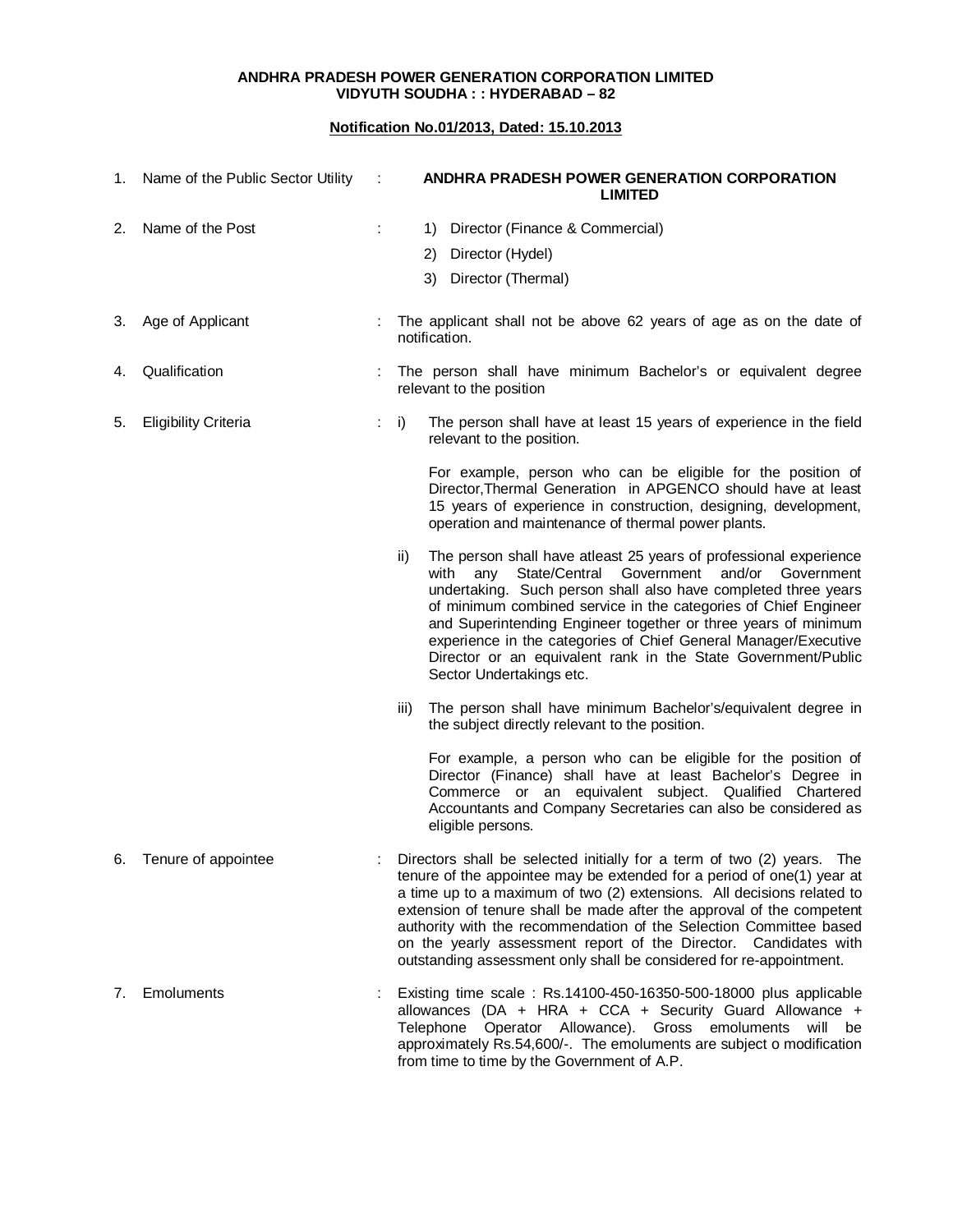APGENCO was incorporated under the Indian Companies Act 1956 as wholly owned State Government Company. It is one of the pivotal organisation of Andhra Pradesh, engaged in the business of Power Generation. Apart from Operation & Maintenance of the power plants, it has undertaken the execution of the ongoing & new power projects scheduled under capacity addition programme and is taking up renovation and modernisation works of the old power stations. 8. Company profile

> The existing installed capacity of APGENCO is 8924.9 MW comprising 5092.50 MW Thermal, 3829.40 MW Hydro, 2MW Wind power stations and 1.0 MW Photo Voltaic Cell based Solar Power plant contributes about half the total energy requirement of Andhra Pradesh. APGENCO is third largest power generating utility in the country next to NTPC and Maharashtra. It's installed Hydro capacity of 3829.4 MW is the second highest among all power utilities in the country.

- : As decided and entrusted by the Board/Managing Director/APGENCO.
- 9. Job Description and responsibilities

:

- 10 Submission of applications : i) In the prescribed format along with enclosures (As annexed) well in advance on or before 06.11.2013 duly super scribing the post for which applied and addressed to : Managing Director, 'A' Block, 2<sup>nd Floor, R.No.227, APGENCO, Vidyuth Soudha,</sup> Khairathabad, Hyderabad – 500 082. :  $i)$ 
	- ii) APGENCO under any circumstances will not entertain the information if any furnished by the candidate subsequently. Applicants should be careful in filling up the application form at the time of submission. If any lapse is detected during the scrutiny, the candidature will be rejected even though he/she comes through the final stage of recruitment process or even at later stage.

The candidate should not furnish any false/tampered/ fabricated information or suppress any material information while filling of the application form.

- iii) Person selected if already in Government Service will have to seek retirement before appointment.
- iv) The applicant if in Government service, should forward the application through proper channel. The forwarding authorities should also certify that, the entries in the application have been verified from the records and found correct and that no disciplinary/vigilance proceedings are pending or contemplated against the officer as well as no major/minor penalties imposed on the officer during the last ten years.
- Candidate if in service, the forwarding authorities should forward the application with the following documents. v)

Up-to-date and complete confidential report (CR) dossiers in original/attested Xerox copies of last five (5) years Annual Confidential Reports (ACR) of the candidate, and vigilance clearance.

The application of candidates received without the CR dossiers/ACRs, or which contain incomplete information, or received after the due date will not be entertained.

APGENCO reserves the right to modify/cancel the notification and/or recruitment process without assigning any reason.

vi) If the applicant applies for more than one post, a separate application shall be submitted for each post.